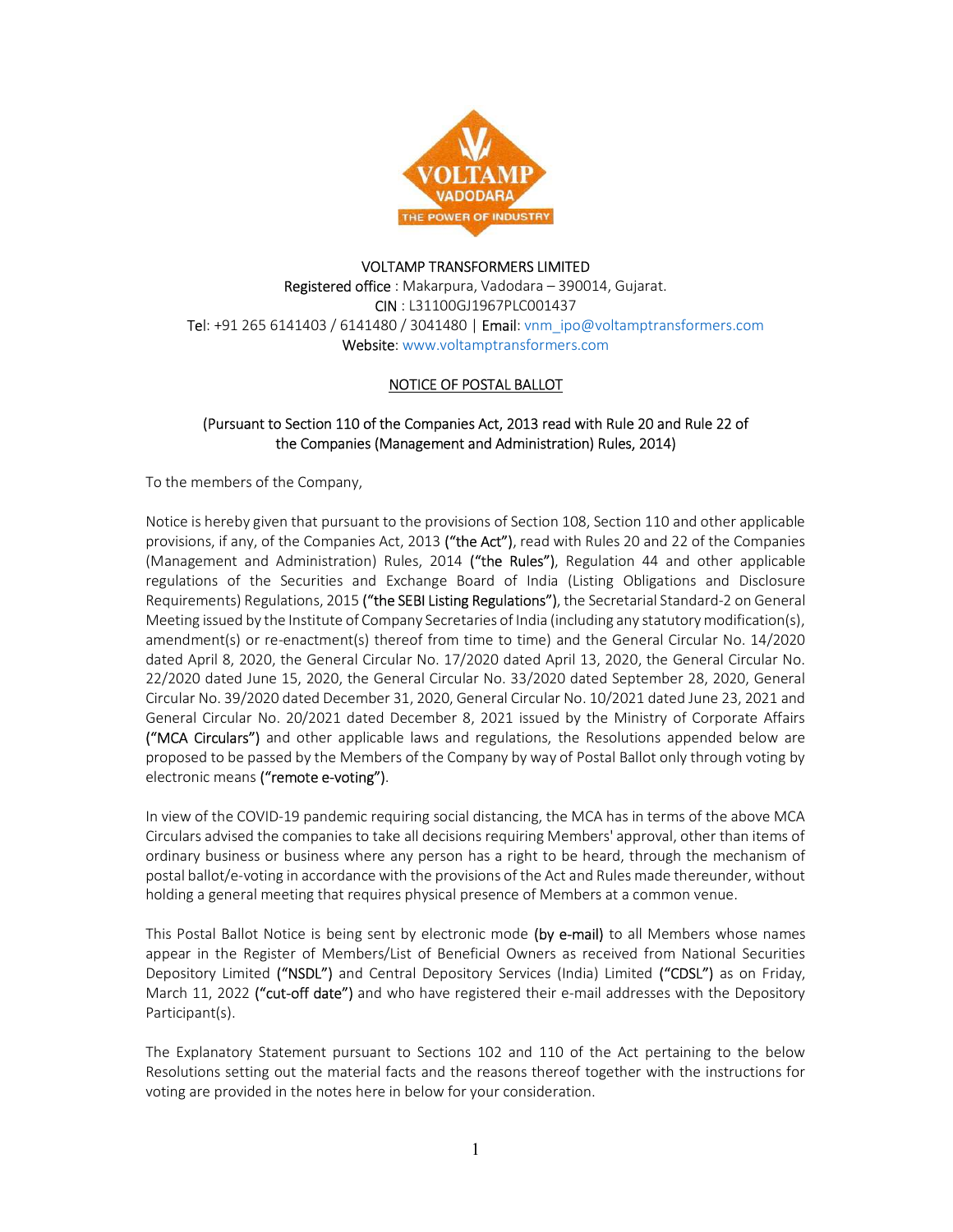## The e-voting period commences on Wednesday, March 16, 2022 (9:00 a.m. IST) and concludes on Friday, April 15, 2022 (5:00 p.m. IST).

Pursuant to Rule 22(5) of the Rules, the Board of Directors of the Company have appointed Mr. J. J. Gandhi of M/s. J. J. Gandhi & Co., Practicing Company Secretaries, F-46, India Bulls Mega Mall, Besides Dinesh Mill, Jetalpur, Vadodara - 390 007 (ICSI Membership No FCS-3519, CP-2515), as Scrutinizer to scrutinize the postal ballot process and votes cast (through remote e-voting) in a fair and transparent manner.

On completion of the scrutiny of e-voting, the Scrutinizer will submit his report to the Chairman of the Company, or any other person of the Company authorised by him within prescribed timelines. The results of the Postal Ballot will be declared within two working days from the closure of electronic voting and on declaration along with the Scrutinizer's Report will be communicated to the Stock Exchanges viz. BSE Limited (www.bseindia.com) and National Stock Exchange of India Limited (www.nseindia.com), where equity shares of the Company are listed, in accordance with the SEBI Listing Regulations and additionally be uploaded on the Company's website: www.voltamptransformers.com. The Scrutinizer's decision on the validity of the Postal Ballot shall be final.

In compliance with the requirements of the above MCA Circulars, hard copy of Postal Ballot Notice along with Postal Ballot Forms and pre-paid business envelope is not being dispatched to the shareholders for this Postal Ballot and shareholders are required to communicate their assent or dissent through remote e-voting system only.

#### SPECIAL BUSINESS:

1. To approve reappointment of Shri Kunjalbhai L. Patel (DIN 00008354) as a Vice Chairman and Managing Director of the Company for further period of five years with effect from March 15, 2022 to March 14, 2027 and in this regard to consider and if thought fit, to pass, with or without modification(s), the following resolution as a Special Resolution:

"RESOLVED THAT pursuant to the provisions of Section 196, 197, 198, 200 and 203 read with Schedule V of the Companies Act, 2013 (" the Act"), the Companies (Appointment and Remuneration of Managerial Personnel ) Rules, 2014 and other applicable provisions, if any of the Act and Rules made thereunder, Regulation 17 of Securities and Exchange Board of India (Listing Obligations and Disclosure Requirements) Regulations,2015 (including any statutory modification(s) or re-enactment (s) thereof for the time being in force) and other applicable provisions, if any, approval of shareholders of the Company be and is hereby accorded for the reappointment of Shri Kunjalbhai L. Patel, as a Vice Chairman and Managing Director of the Company for further period of five years with effect from March 15, 2022 to March 14, 2027 on the terms and conditions and remuneration and perquisites payable as under:

- A. Consolidated Salary: Consolidated salary of Rs. 18,00,000 p.m. in the scale of Rs.18,00,000 1,10,000 - 22,40,000.
- B. Commission: At the rate of 1% (One percent) of net profits (Profit Before Tax) of the Company for each Financial year, provided that the total remuneration including salary, perquisites, and commission shall be subject to the overall ceiling stipulated under Sections.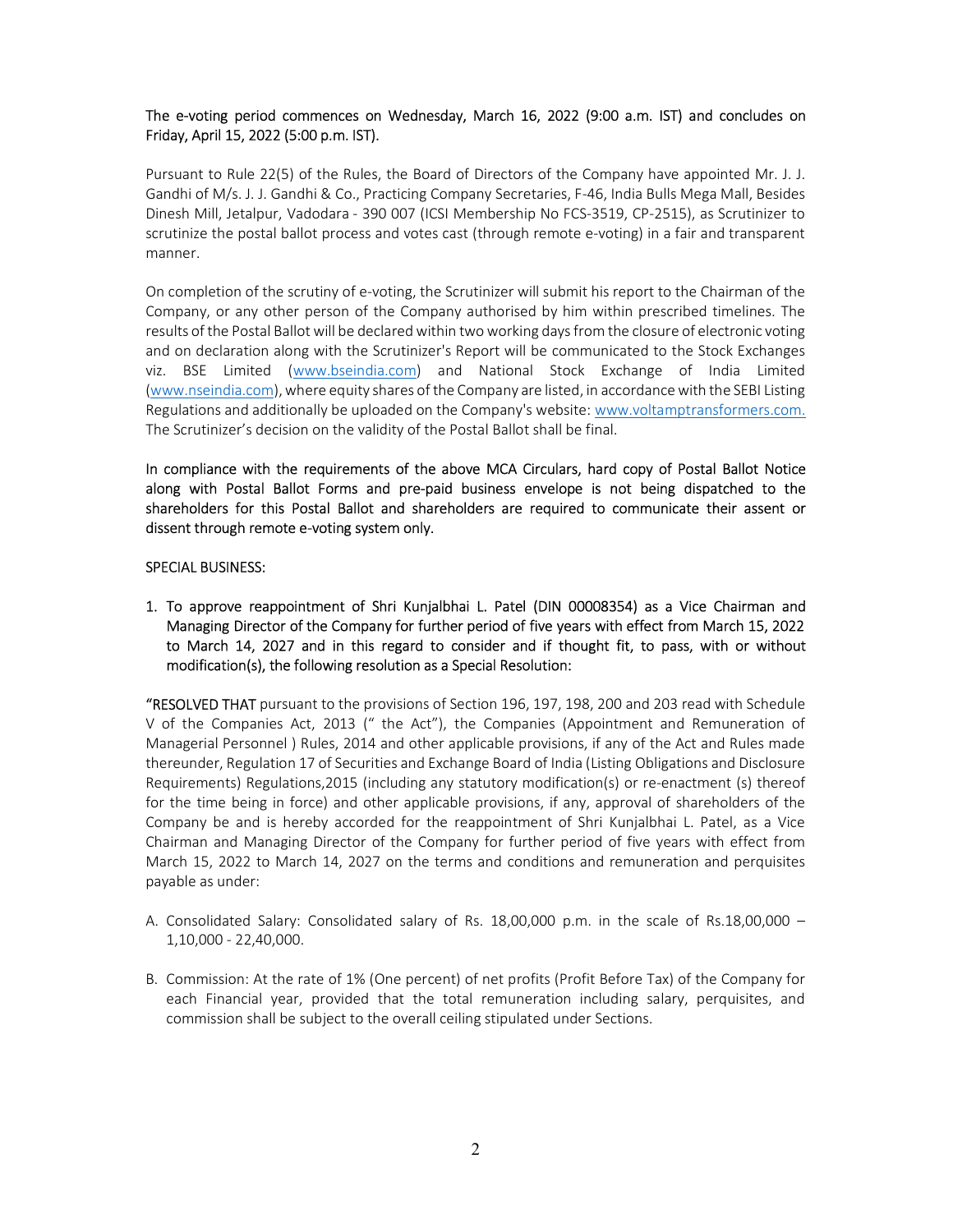#### C. Perquisites and Allowances:

- i. In addition to salary and commission, the Managing Director is also entitled to perquisites and allowances, medical reimbursement, medical and personal accident insurance, leave travel concessions for self and family, hospitalization expense for self and family and such other allowances and perquisites as the Nomination and Remuneration committee / Board may in its absolute direction determine from time to time and bonus as per rules of the Company.
- ii. Company's contribution to Provident Fund and Superannuation Fund or any Annuity Fund to the extent these are either singly or together, not taxable under the Income-Tax Act. Gratuity payable should not exceed one month's salary for each completed year of total services rendered in the Company and encashment of leave at the end of the tenure will not be included in the computation of the ceiling for remuneration specified above.
- iii. Cars for use on Company's business and telephones (Fixed and Mobile) and other communication facilities at residence will not be considered as perquisites.
- iv. Leave with full pay or encashment thereof as per the Rules of the Company.
- v. Reimbursement of actual entertainment expenses, actual travelling and hotel expenses for the Company's business, as per the Company's Rules.

#### D. Other perquisites:

The Managing Director may be given any other allowances, group incentive, benefits and perquisites from time to time, as may be determined by the Nomination and Remuneration Committee / Board in its absolute discretion deem fit, for each Financial Year, provided that the total remuneration including salary, perquisites and commission shall be subject to the overall ceiling stipulated under Sections 197, 198 read with Schedule V of the Companies Act, 2013 (including any subsequent amendment(s) / modification(s) in the Rules, Act and / or applicable laws in this regard). Perquisites shall be evaluated as per Income Tax Rules wherever applicable and in absence of any such rule, perquisites shall be evaluated at actual cost.

#### E. Minimum Remuneration:

Notwithstanding anything to the contrary contained herein above, wherein in any financial year, during the currency of the tenure of Shri Kunjalbhai L. Patel, the Company has no profits or its profits are inadequate or incurs loss, the Company shall pay the remuneration, i.e., Salary, Perquisites Allowances, Reimbursements, Retirement Benefits, variable pay etc., as set out hereinabove, including any increments and variable pay as may be approved by the Nomination and Remuneration Committee / Board of Directors, from time to time to Shri Kunjalbhai L. Patel as minimum remuneration to him, subject to the provision contained in Schedule V read with Section 197 of Companies Avt,2013, if required.

#### F. Overall Remuneration:

Subject to approval of shareholders by special resolution the aggregate salary, perquisites , allowance and commission in any one financial year as may be decided by the Nomination and Remuneration Committee / Board of Directors i.e total remuneration may exceed 5% of the Net Profits of the Company as calculated under Section 198 of the Companies Act 2013, however the remuneration payable by the company shall be within the prescribed limit of total managerial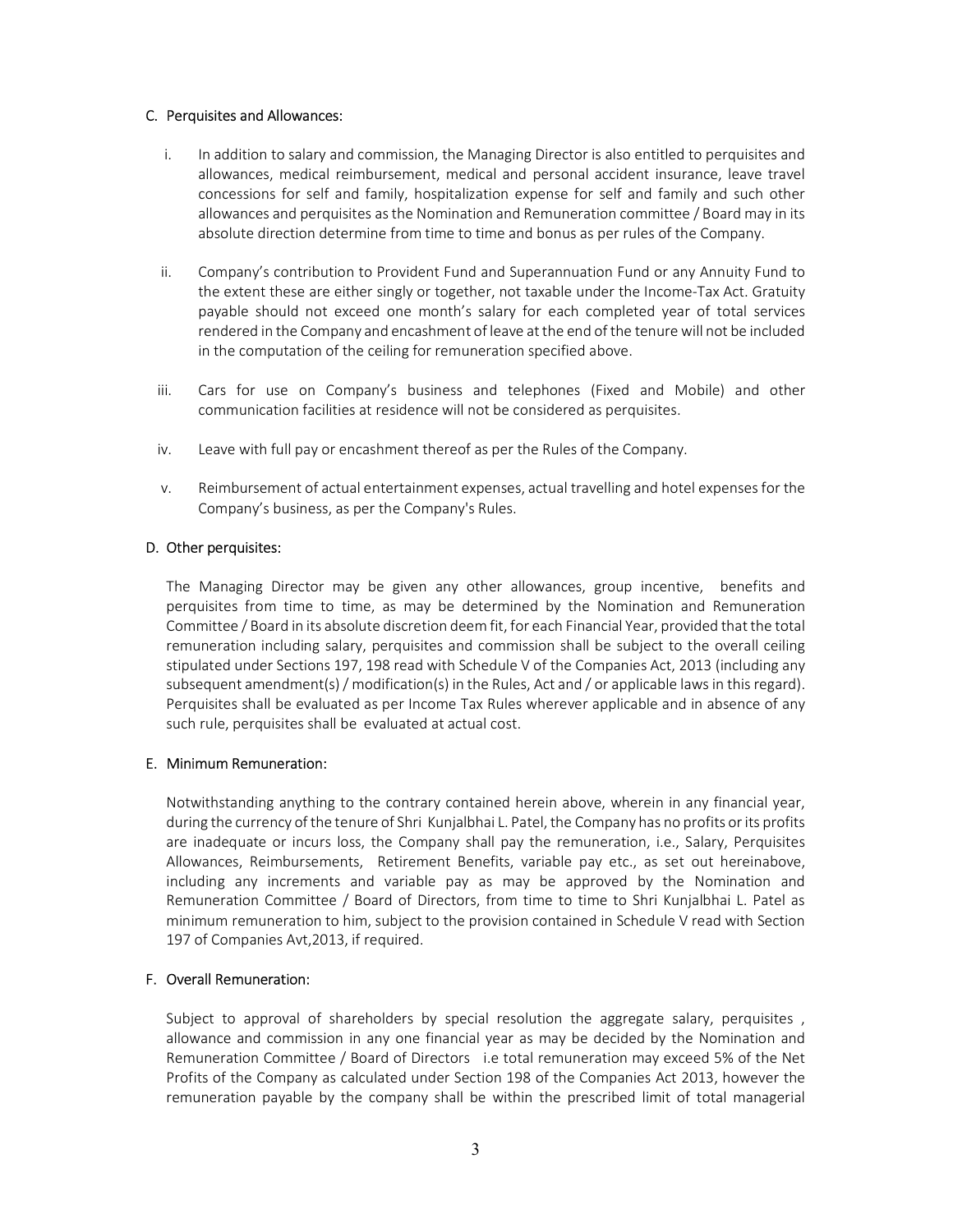remuneration payable to all Managing Directors / Whole Time Directors in aggregate under section 197 read with Schedule V of Companies Avt,2013, or such higher Percentage of Net Profits of the Company as prescribed from time to time (including any subsequent statutory amendment(s) / modification(s) in the Rules, Act and /or applicable laws in this regard).

#### G. Sitting fees :

Shri Kunjalbhai L. Patel so long as he functions as Managing Director of the Company, shall not be paid any sitting fees for attending the meetings of the Board of Directors or Committees thereof.

RESOLVED FURTHER THAT the term of office of Shri Kunjalbhai L. Patel as a Vice Chairman & Managing Director of the Company shall be subject to retirement by rotation during his tenure.

RESOLVED FURTHER THAT one of the Directors of the Company or Mr. V. N. Madhani, Whole Time Director & Chief Financial Officer or Mr. Sanket Rathod, Company Secretary & Compliance Officer of the Company be and is hereby authorized jointly or severally to sign and file necessary form/s (including eForm/s) with R.O.C. Office and to do all acts, deeds and things as may be necessary or desirable to give effects to this Resolution or incidental thereto."

## 2. To approve payment of aggregate annual remuneration in excess of 2.5% of net profits of the Company in a year to Shri Kunjalbhai L. Patel, Vice Chairman & Managing Director of the Company who is Promoter of the Company and, in this regard, to consider and if thought fit, to pass, with or without modification(s), the following resolution as a Special Resolution:

**"RESOLVED THAT** pursuant to the provisions of Regulation 17(6)(e) of SEBI (Listing Obligations And Disclosure Requirements) Regulations, 2015 as amended from time to time, and as recommended by the Nomination and Remuneration Committee and the Board of Directors, consent of the members of the Company be and is hereby accorded for the payment of aggregate annual remuneration in excess of 2.5 percent of net profits of the Company in a year, calculated in accordance with the provisions of Section 198 of the Companies Act, 2013 to Shri Kunjalbhai L. Patel, Vice Chairman & Managing Director of the Company who is Promoter of the Company, during his term effective from March 15, 2022 to March 14, 2027 provided that the payment of such remuneration shall be within the overall limits as provided under Section 197 read with Schedule V of the Companies Act, 2013.

RESOLVED FURTHER THAT one of the Directors of the Company or Mr. V. N. Madhani, Whole Time Director & Chief Financial Officer or Mr. Sanket Rathod, Company Secretary & Compliance Officer of the Company be and is hereby authorized jointly or severally to sign and file necessary form/s (including eForm/s) with R.O.C. Office and to do all acts, deeds and things as may be necessary or desirable to give effects to this Resolution or incidental thereto."

Date: January 31, 2022 Place: Vadodara

#### Registered office :

Makarpura, Vadodara – 390014, Gujarat. CIN: L31100GJ1967PLC001437 Tel: +91 265 6141403 / 6141480 / 3041480 Email : vnm\_ipo@voltamptransformers.com

## By order of the Board of Directors For Voltamp Transformers Limited

Sd/-

Sanket Rathod Company Secretary & Compliance Officer Membership No. : A36555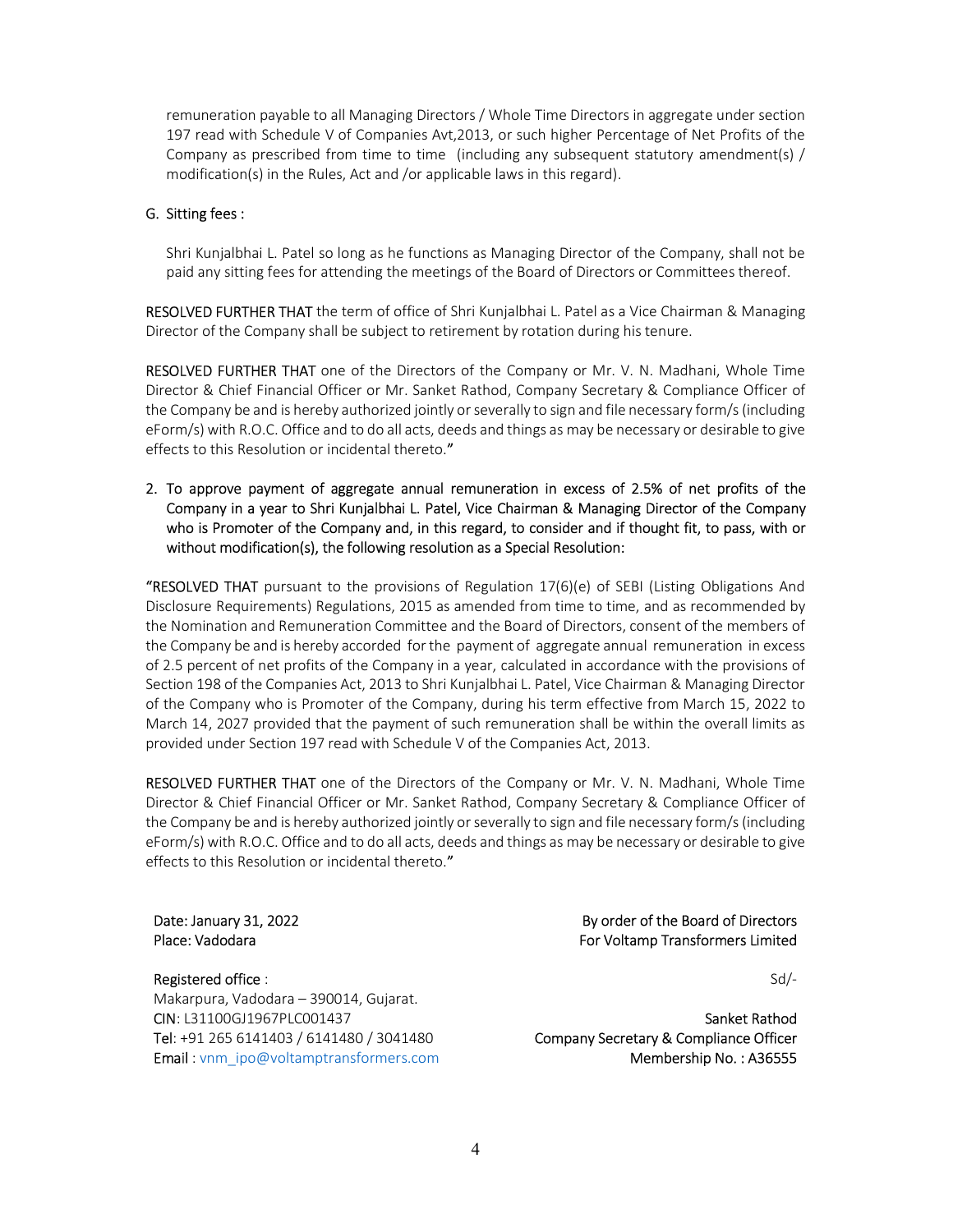# Notes:

- 1. The relevant Explanatory Statement pursuant to Sections 102 and 110 of the Companies Act, 2013 ("the Act") read with the applicable rules made thereunder and the Secretarial Standard-2 on General Meetings issued by the Institute of Company Secretaries of India ("SS-2") setting out the material facts and reasons relating special business to be transacted at the meeting is annexed hereto.
- 2. Member(s) whose name(s) appear in the Register of Members/the List of Beneficial Owners as on Friday, March 11, 2022 ("cut-off date") will be considered for the purpose of voting in proportion to his/her/their/its shareholding in the paid-up equity share capital of the Company as on the cut-off date. A person who is not a Member as on the cut-off date should treat the Notice for information purposes only.
- 3. Members are requested to exercise their voting rights through remote e-voting only. No other means of voting are permitted. The Company will not be dispatching physical copies of Notice of Postal Ballot to any Member.
- 4. The Company has engaged the National Securities Depository Limited (NSDL) as the agency to provide the e-voting facility and the instructions for e-voting are provided as a part of this Notice.
- 5. The e-voting period commences on Wednesday, March 16, 2022 (9:00 a.m. IST) and concludes on Friday, April 15, 2022 (5:00 p.m. IST). During this period, members of the Company, holding shares either in physical form or in dematerialized form, as on the Cut-Off Date i.e. Friday, March 11, 2022, may cast their vote by remote e-voting. The remote e-voting module shall be disabled by NSDL for voting thereafter. Once the vote on a resolution is cast by the member, the member shall not be allowed to change it subsequently.
- 6. The voting rights of Members shall be in proportion to their shares in the paid-up equity share capital of the Company as on the Cut-Off Date.
- 7. Resolutions passed by the Members through this Postal Ballot (through remote e-voting) shall be deemed to have been passed on the last date of remote e-voting i.e. April 15, 2022, as if it has been passed at a General Meeting of the Members.
- 8. The date of completion of dispatch of e-mails will be announced through advertisement in Newspapers.
- 9. A copy of this Notice has been placed on the website of the Company at www.voltamptransformers.com , website of BSE Limited at www.bseindia.com, website of National Stock Exchange of India Limited at www.nseindia.com as well as on website of NSDL at www.evoting.nsdl.com
- 10. The documents, if any, referred to above will be available for inspection at the Registered office of the Company during working hours on all working days from the date of dispatch of the Notice till April 15, 2022 (5:00 PM. IST).

## Procedure for registering the e-mail addresses for obtaining the Notice of Postal ballot and remote evoting instructions by the Members whose e-mail addresses are not registered with the Depositories:

Those persons who are Members of the Company as on cut-off date i.e. March 11, 2022 and who have not yet registered their e-mail addresses are requested to get their e-mail addresses registered by following the procedure given below to receive this Postal Ballot Notice and the procedure and instructions for remote e-voting electronically.

| Connect                 | with | your   Members holding shares in dematerialized mode are requested to   |
|-------------------------|------|-------------------------------------------------------------------------|
| Depository Participants |      | approach their Depository Participant to register their e-mail address. |
|                         |      | This will enable you to receive all communications from the Company     |
|                         |      | as well as other Companies through electronic mode.                     |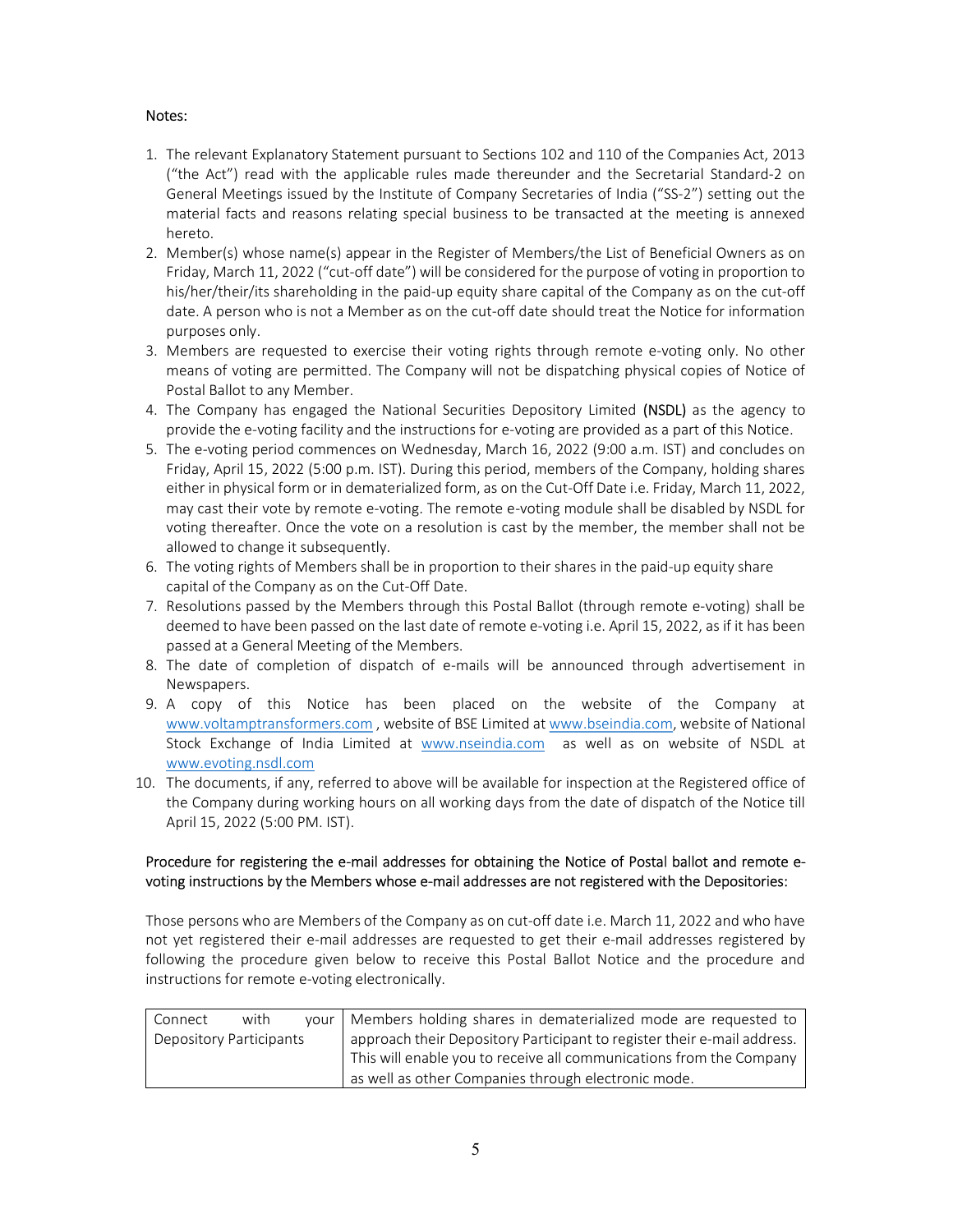Those Members who have already registered their e-mail addresses are requested to keep their e-mail addresses validated/updated with their Depository Participant(s) to enable serving of notices/documents/Annual Reports and other communications electronically to their e-mail address in future.

## The instructions for members for remote E-Voting are as under:

The way to vote electronically on NSDL e-Voting system consists of "Two Steps" which are mentioned below:

# Step 1: Access to NSDL e-Voting system

## A) Login method for remote e-Voting for Individual shareholders holding securities in demat mode:

Pursuant to SEBI circular dated December 9, 2020 on e-Voting facility provided by Listed Companies, Individual shareholders holding securities in demat mode can vote through their demat account maintained with Depositories and Depository Participants by way of single login credentials without having to register again with e-voting service provider. Shareholders are advised to update their mobile number and email Id in their demat accounts to access eVoting facility.

Login method for Individual shareholders holding securities in demat mode/ physical mode is given below:

| <b>Type of Shareholders</b>                                                      | Login Method                                                                                                                                                                                                                                                                                    |
|----------------------------------------------------------------------------------|-------------------------------------------------------------------------------------------------------------------------------------------------------------------------------------------------------------------------------------------------------------------------------------------------|
| <b>Individual</b>                                                                | A. NSDL IDeAS Facility                                                                                                                                                                                                                                                                          |
| <b>Shareholders</b><br>holding<br>demat<br>securities<br>in in<br>mode with NSDL | If you are already registered for NSDL IDeAS facility, please follow the<br>below steps:                                                                                                                                                                                                        |
|                                                                                  | 1. Visit the e-Services website of NSDL. Open web browser by typing the<br>following URL: https://eservices.nsdl.com/ either on a Personal<br>Computer or on a mobile.                                                                                                                          |
|                                                                                  | 2. Once the home page of e-Services is launched, click on the "Beneficial<br>Owner" icon under "Login" which is available under "IDeAS" section.<br>3. A new screen will open. You will have to enter your User ID and<br>Password. After successful authentication, you will be able to see e- |
|                                                                                  | Voting services.<br>4. Click on "Access to e-Voting" under e-Voting services and you will be<br>able to see e-Voting page.<br>5. Click on options available against company name or e-Voting service                                                                                            |
|                                                                                  | provider - NSDL and you will be re-directed to NSDL e-Voting website<br>for casting your vote during the remote e-Voting period.                                                                                                                                                                |
|                                                                                  | If you are not registered for IDeAS e-Services, please follow the below<br>steps:                                                                                                                                                                                                               |
|                                                                                  | 1. Option to register is available at https://eservices.nsdl.com.<br>"Register Online for IDeAS" Portal<br>click<br>2. Select<br>or<br>at<br>https://eservices.nsdl.com/SecureWeb/IdeasDirectReg.jsp.<br>3. Please follow steps given in points 1 to 5 above.                                   |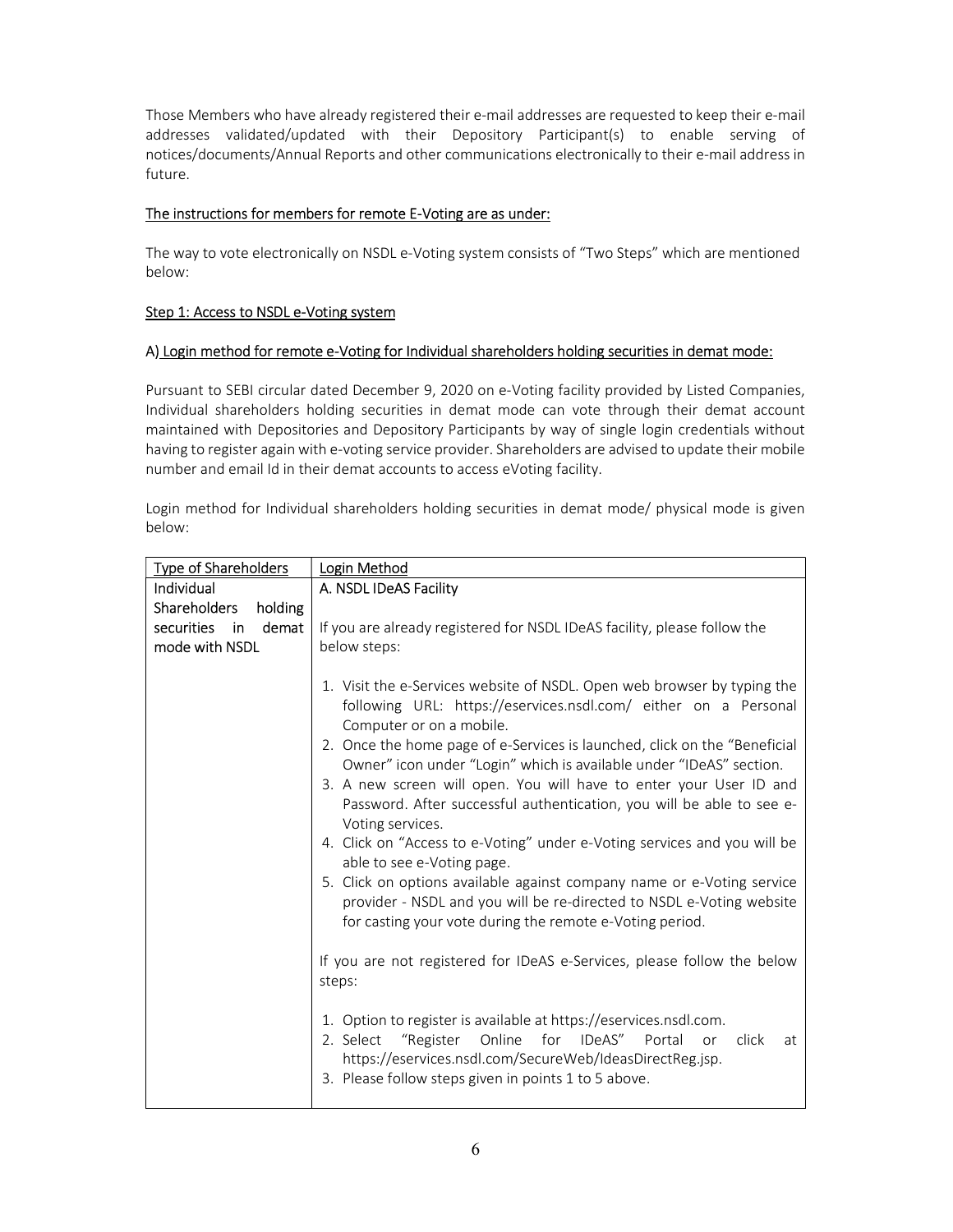|                                                                                                                          | B. e-Voting website of NSDL                                                                                                                                                                                                                                                                                                                                                                                                                                                                                                                                                                                                                                                                                                                                                                                                                                                                                                                                                                                                                                                                                                                                          |
|--------------------------------------------------------------------------------------------------------------------------|----------------------------------------------------------------------------------------------------------------------------------------------------------------------------------------------------------------------------------------------------------------------------------------------------------------------------------------------------------------------------------------------------------------------------------------------------------------------------------------------------------------------------------------------------------------------------------------------------------------------------------------------------------------------------------------------------------------------------------------------------------------------------------------------------------------------------------------------------------------------------------------------------------------------------------------------------------------------------------------------------------------------------------------------------------------------------------------------------------------------------------------------------------------------|
|                                                                                                                          | browser<br>by typing the<br>following<br>URL:<br>the<br>web<br>1. Open<br>https://www.evoting.nsdl.com/either on a Personal Computer or on a<br>mobile.<br>2. Once the home page of e-Voting system, click on the icon "Login" which<br>is available under "Shareholder/Member" section.<br>3. A new screen will open. You will have to enter your User ID (i.e. your<br>sixteen digit demat account number hold with NSDL), Password/OTP<br>and a Verification Code as shown on the screen.<br>4. After successful authentication, you will be redirected to NSDL<br>Depository site wherein you can see e-Voting page.<br>5. Click on options available against company name or e-Voting service<br>provider - NSDL and you will be redirected to e-Voting website of<br>NSDL for casting your vote during the remote e-Voting period.                                                                                                                                                                                                                                                                                                                             |
| Individual<br>Shareholders<br>holding<br>demat<br>securities<br>in<br>mode with CDSL                                     | 1. Existing users who have opted for Easi/Easiest, they can login through<br>their user id and password. Option will be made available to reach e-<br>Voting page without any further authentication. The URL for users to<br>login to Easi/Easiest are https://web.cdslindia.com/myeasi/home/login<br>or www.cdslindia.com and click on New System Myeasi.<br>2. After successful login of Easi/Easiest the user will be also able to see<br>the e-Voting Menu. The Menu will have links of e-Voting service<br>provider i.e. NSDL. Click on NSDL to cast your vote.<br>3. If the user is not registered for Easi/Easiest, option to register is<br>available<br>at<br>https://web.cdslindia.com/myeasi/Registration/EasiRegistration<br>4. Alternatively, the user can directly access e-Voting page by providing<br>demat Account Number and PAN No. from a link in www.cdslindia.com<br>home page. The system will authenticate the user by sending OTP on<br>registered Mobile & Email as recorded in the demat Account. After<br>successful authentication, user will be provided links for the respective<br>ESP i.e. NSDL where the e-Voting is in progress. |
| Individual<br>Shareholders<br>(holding securities<br>in demat mode)<br>login through their<br>depository<br>participants | 1. You can also login using the login credentials of your demat account<br>through your Depository Participant registered with NSDL/CDSL for e-<br>Voting facility.<br>2. Once logged in, you will be able to see e-Voting option. Once you click<br>on e-Voting option, you will be redirected to NSDL/CDSL Depository site<br>after successful authentication, wherein you can see e-Voting feature.<br>3. Click on options available against company name or e-Voting service<br>provider - NSDL and you will be redirected to e-Voting website of NSDL<br>for casting your vote during the remote e- Voting period.                                                                                                                                                                                                                                                                                                                                                                                                                                                                                                                                              |

Important Note: Members who are unable to retrieve User ID/ Password are advised to use Forget User ID and Forget Password option available at abovementioned website.

Helpdesk for Individual Shareholders holding securities in demat mode for any technical issues related to login through Depository i.e. NSDL and CDSL.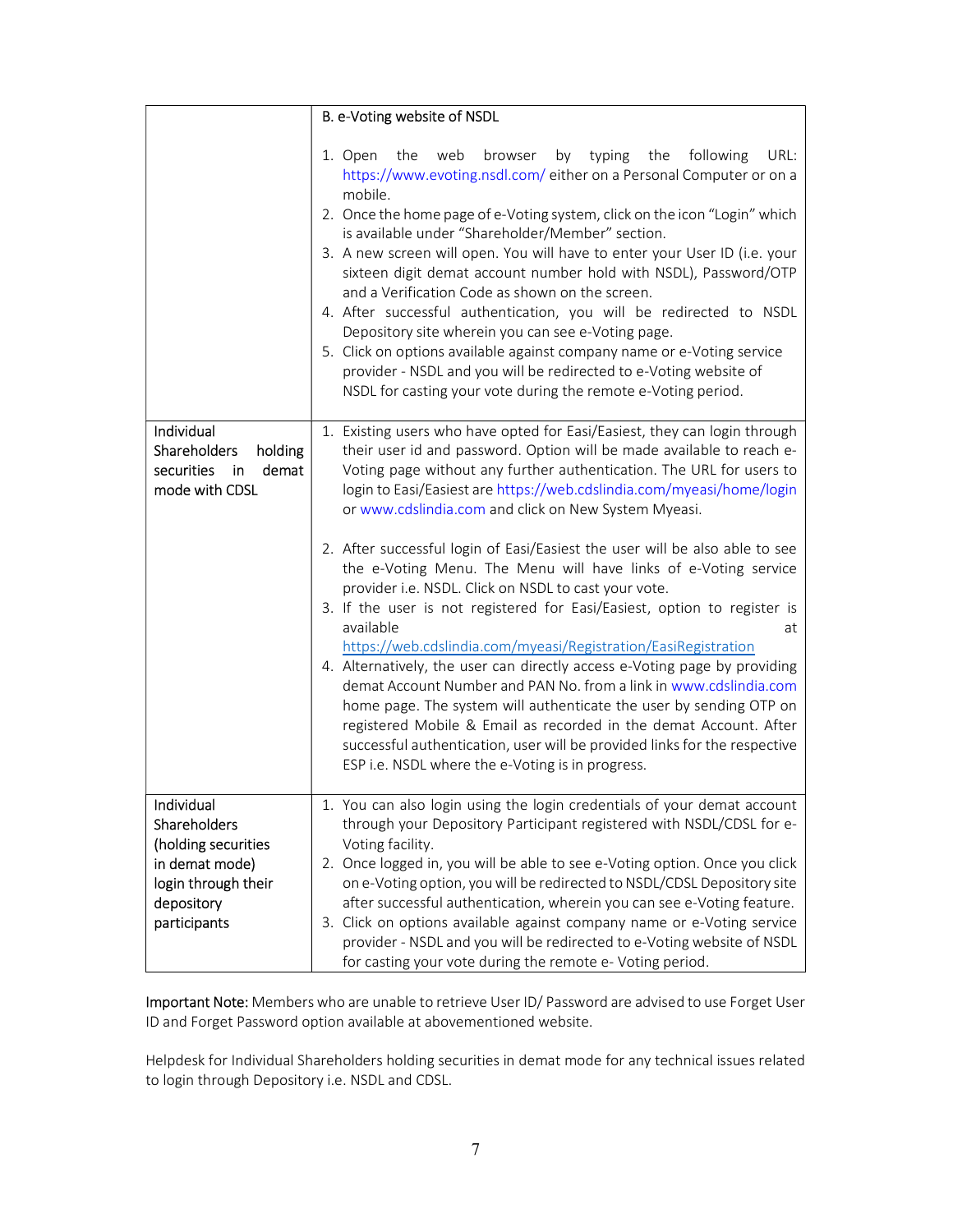| Login type                     | Helpdesk details                                                      |
|--------------------------------|-----------------------------------------------------------------------|
| <b>Individual Shareholders</b> | Members facing any technical issue in login can contact NSDL          |
| holding securities in demat    | helpdesk by sending a request at evoting@nsdl.co.in or call at toll   |
| mode with NSDL                 | free no.: 1800 1020 990 and 1800 22 44 30                             |
| <b>Individual Shareholders</b> | Members facing any technical issue in login can contact CDSL helpdesk |
| holding securities in demat    | by sending a request at helpdesk.evoting@cdslindia.com or contact     |
| mode with CDSL                 | at 022-23058738 or 022-23058542-43                                    |

#### B) Login method for shareholders other than Individual shareholders holding securities in demat mode and shareholders holding securities in physical mode:

#### How to Log-in to NSDL e-Voting website?

- 1. Visit the e-Voting website of NSDL. Open web browser by typing the following URL: https://www.evoting.nsdl.com/ either on a Personal Computer or on a mobile.
- 2. Once the home page of e-Voting system is launched, click on the icon "Login" which is available under "Shareholder/Member" section.
- 3. A new screen will open. You will have to enter your User ID, your Password/OTP and a Verification Code as shown on the screen. Alternatively, if you are registered for NSDL e-services i.e. IDEAS, you can log-in at https://eservices.nsdl.com/ with your existing IDEAS login. Once you log-in to NSDL eservices after using your log-in credentials, click on e-Voting and you can proceed to Step 2 i.e. Cast your vote electronically.
- 4. Your User ID details are given below:

| Manner of holding shares i.e.<br>Demat (NSDL or CDSL) or<br>Physical | Your User ID is:                                                                                           |
|----------------------------------------------------------------------|------------------------------------------------------------------------------------------------------------|
| For Members who hold shares in<br>demat account with NSDL.           | 8 Character DP ID followed by 8 Digit Client ID                                                            |
|                                                                      | For example, if your DP ID is IN300*** and Client ID is<br>12****** then your user ID is IN300***12******. |
| For Members who hold shares in<br>demat account with CDSL.           | 16 Digit Beneficiary ID                                                                                    |
|                                                                      | For example, if your Beneficiary ID is 12************** then<br>your user ID is 12***************          |
| For Members holding shares in<br>Physical Form.                      | EVEN Number followed by Folio Number registered with the<br>company                                        |
|                                                                      | For example, if folio number is 001*** and EVEN is 101456<br>then user ID is 101456001***                  |

- 5. Password details for the shareholders other than individual shareholder are given below:
	- a) If you are already registered for e-Voting, then you can user your existing password to login and cast your vote.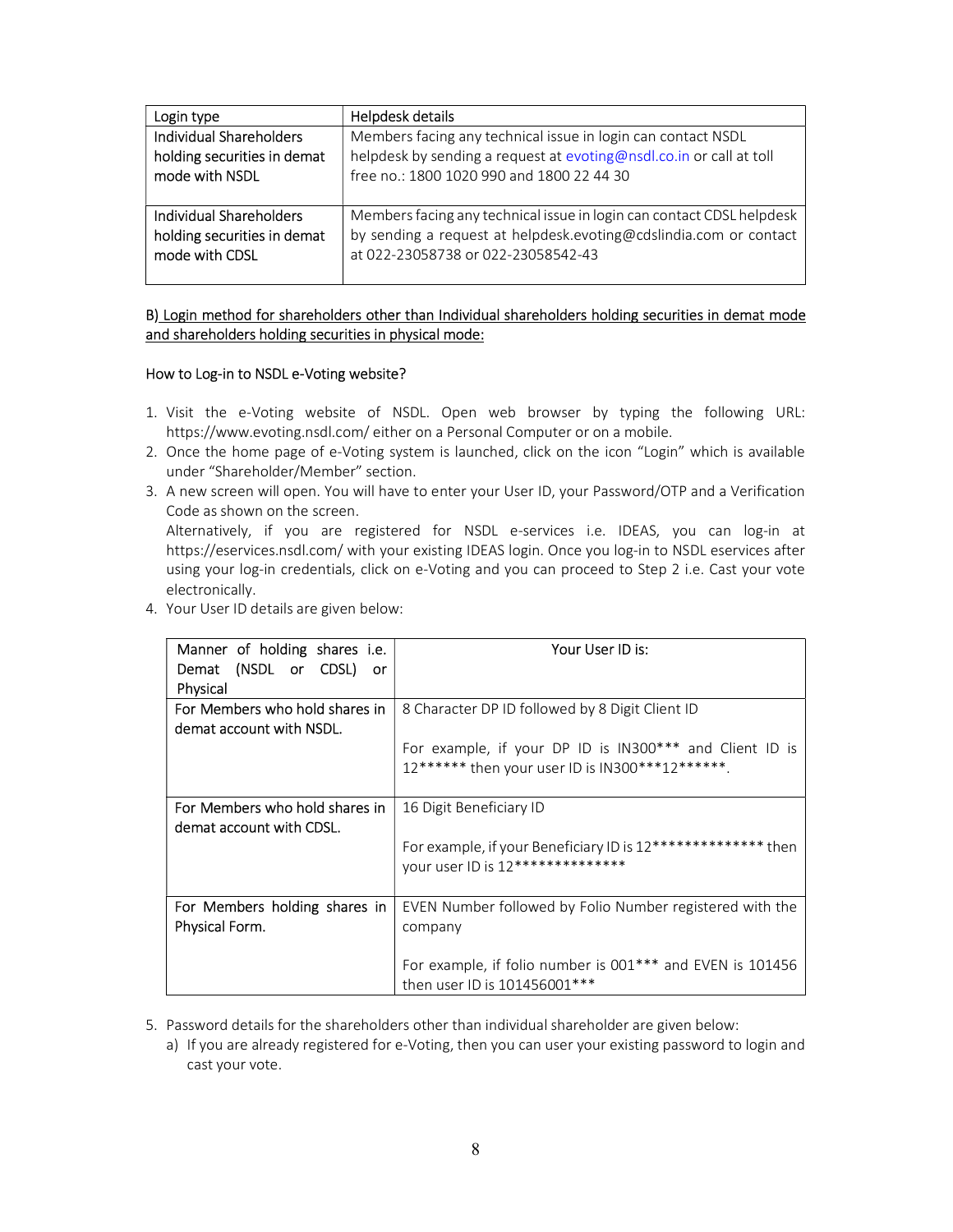- b) If you are using NSDL e-Voting system for the first time, you will need to retrieve the "initial password" which was communicated to you. Once you retrieve your "initial password", you need to enter the "initial password" and the system will force you to change your password.
- c) How to retrieve your "initial password"?
	- i. If your email ID is registered in your demat account or with the company, your "initial password" is communicated to you on your email ID. Trace the email sent to you from NSDL from your mailbox. Open the email and open the attachment i.e. a .pdf file. Open the .pdf file. The password to open the .pdf file is your 8 digit client ID for NSDL account, last 8 digits of client ID for CDSL account or folio number for shares held in physical form. The .pdf file contains your "User ID" and your "initial password".
	- ii. If your email ID is not registered, please follow steps mentioned below in "process for those shareholders whose email ids are not registered".
- 6. If you are unable to retrieve or have not received the "Initial password" or have forgotten your password
	- a) Click on "Forgot User Details/Password?"(If you are holding shares in your demat account with NSDL or CDSL) option available on www.evoting.nsdl.com.
	- b) "Physical User Reset Password?" (If you are holding shares in physical mode) option available on www.evoting.nsdl.com.
	- c) If you are still unable to get the password by aforesaid two options, you can send a request at evoting@nsdl.co.in mentioning your demat account number/folio number, your PAN, your name and your registered address etc.
	- d) Members can also use the OTP (One Time Password) based login for casting the votes on the e-Voting system of NSDL.
- 7. After entering your password, tick on Agree to "Terms and Conditions" by selecting on the check box.
- 8. Now, you will have to click on "Login" button.
- 9. After you click on "Login" button, Home Page of e-Voting will open.

## Step 2: Cast your vote electronically on NSDL e-Voting system.

- 1. After successful login at Step 1, you will be able to see all the companies "EVEN" in which you are holding shares and whose voting cycle.
- 2. Select "EVEN" of company for which you wish to cast your vote during the remote e- Voting period.
- 3. Now you are ready for e-Voting as the Voting page opens.
- 4. Cast your vote by selecting appropriate options i.e. assent or dissent, verify/modify the number of shares for which you wish to cast your vote and click on "Submit" and also "Confirm" when prompted.
- 5. Upon confirmation, the message "Vote cast successfully" will be displayed.
- 6. You can also take the printout of the votes cast by you by clicking on the print option on the confirmation page.
- 7. Once you confirm your vote on the resolution, you will not be allowed to modify your vote.

## General Guidelines for shareholders

- 1. Institutional shareholders (i.e. other than individuals, HUF, NRI etc.) are required to send scanned copy (PDF/JPG Format) of the relevant Board Resolution/ Authority letter etc. with attested specimen signature of the duly authorized signatory(ies) who are authorized to vote, to the Scrutinizer by e-mail to vnm\_ipo@voltamptransformers.com with a copy marked to evoting@nsdl.co.in.
- 2. It is strongly recommended not to share your password with any other person and take utmost care to keep your password confidential. Login to the e-voting website will be disabled upon five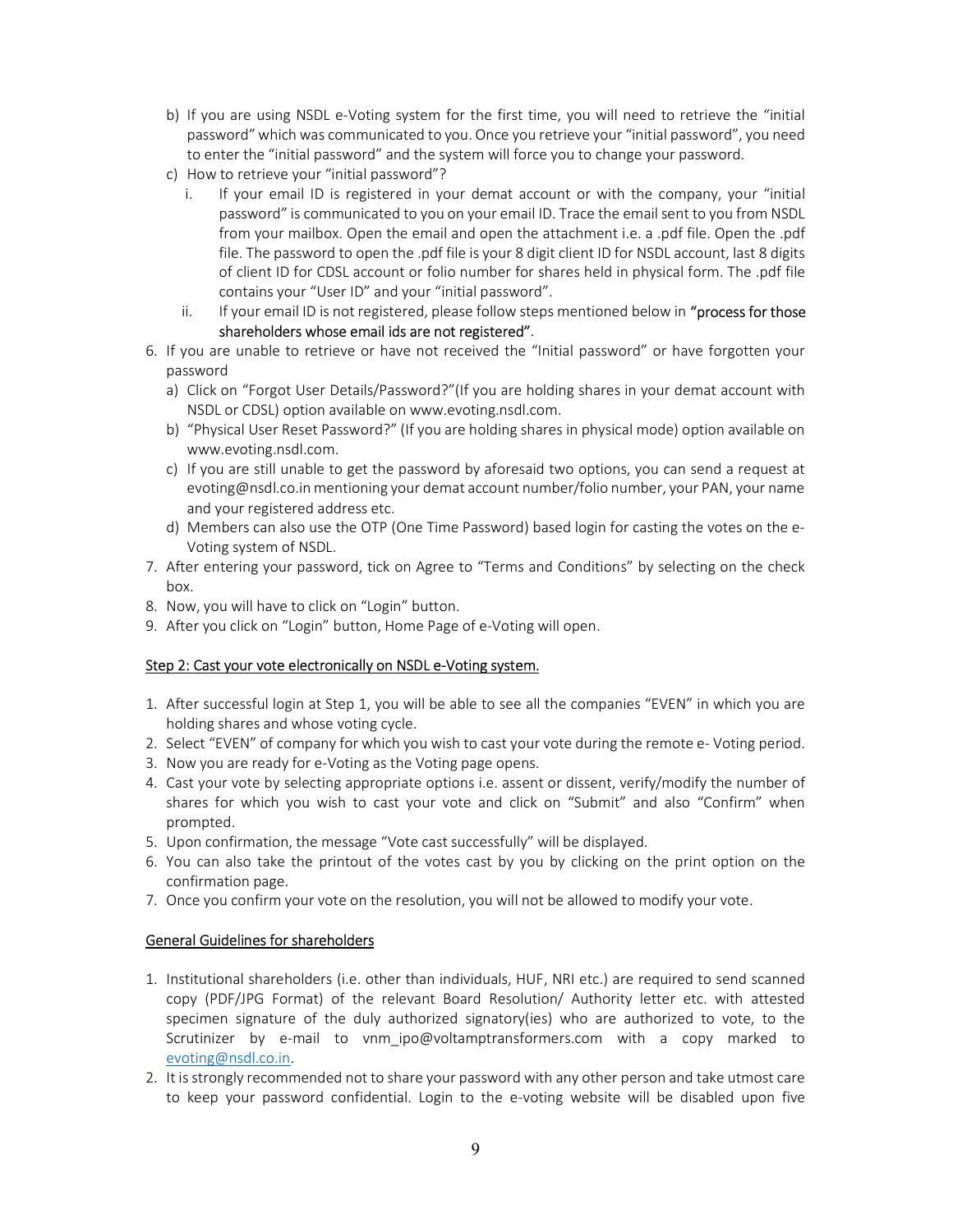unsuccessful attempts to key in the correct password. In such an event, you will need to go through the "Forgot User Details/Password" or "Physical User Reset Password" option available on www.evoting.nsdl.com to reset the password.

3. In case of any queries, you may refer the Frequently Asked Questions (FAQs) for Shareholders and e-voting user manual for Shareholders available at the download section of www.evoting.nsdl.com or call on toll free no.: 1800-222-990 or and 1800 22 44 30 or send a request at evoting@nsdl.co.in. In case of any grievances connected with the facility for e-voting, please contact Ms. Pallavi Mhatre, Manager – NSDL at evoting@nsdl.co.in.

## Process for those shareholders whose email ids are not registered with the depositories/Company for procuring user id and password:

- 1. In case shares are held in physical mode please provide Folio No., Name of shareholder, scanned copy of the share certificate (front and back), PAN (self-attested scanned copy of PAN card), AADHAR (self-attested scanned copy of Aadhar Card) by email to evoting@nsdl.co.in
- 2. In case shares are held in demat mode, please provide DPID-CLID (16 digit DPID + CLID or 16 digit beneficiary ID), Name, client master or copy of Consolidated Account statement, PAN (self-attested scanned copy of PAN card), AADHAR (self-attested scanned copy of Aadhar Card) to evoting@nsdl.co.in. If you are an Individual shareholder holding securities in demat mode, you are requested to refer to the login method explained at step 1 (A) i.e. Login method for e-Voting for Individual shareholders holding securities in demat mode.
- 3. Alternatively members may send a request to evoting@nsdl.co.in for procuring user id and password for e-voting by providing above mentioned documents.
- 4. In terms of SEBI circular dated December 9, 2020 on e-Voting facility provided by Listed Companies, Individual shareholders holding securities in demat mode are allowed to vote through their demat account maintained with Depositories and Depository Participants. Shareholders are required to update their mobile number and email ID correctly in their demat account in order to access e-Voting facility.

#### EXPLANATORY STATEMENT PURSUANT TO SECTION 102 AND 110 OF THE COMPANIES ACT, 2013:

#### Item No. 1

## Reappointment of Shri Kunjalbhai L. Patel (DIN 00008354) as a Vice Chairman and Managing Director of the Company for further period of five years with effect from March 15, 2022 to March 14, 2027.

Shri Kunjalbhai L. Patel, Vice Chairman and Managing Director of the Company has been associated with the Company since 1994 and holding degree in Electrical Engineering from the M. S. University of Vadodara, Gujarat. He has 27 years of vast experience in the field of production, marketing, services after sales and also the general management of the Company. He is in charge of general management comprising of purchase and planning, technical aspects of quality control, manufacturing & design aspects of transformers and Service Business Unit of the Company.

Shri Kunjalbhai L. Patel was reappointed as a Vice Chairman & Managing Director of the Company by the Board of Directors at their meeting held on February 13, 2012 and thereafter by the shareholders at the 45<sup>th</sup> Annual General Meeting held on August 14, 2012 for a period of five years upto March 14, 2017 and at 50<sup>th</sup> Annual General Meeting on August 14, 2017 for another term of five years i.e. upto March 14, 2022.

In recognition to long services rendered by him to the Company and his knowledge and experience and as recommended by the Nomination and Remuneration Committee at their meeting held on January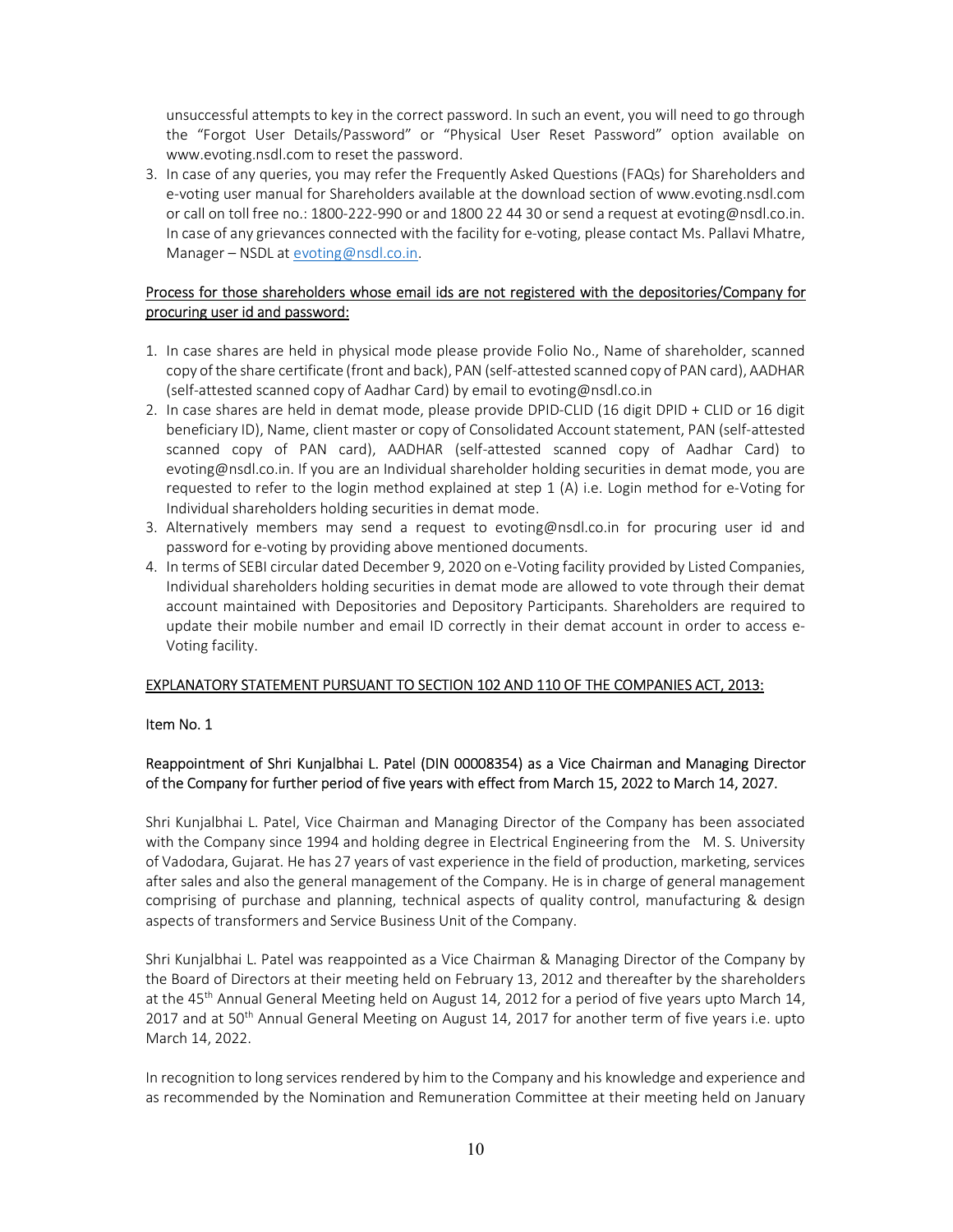31, 2022, the Board of Directors of the Company at its meeting held on January 31, 2022, subject to the approval of members, re-appointed Shri Kunjalbhai L. Patel as Vice Chairman & Managing Director for a further period of five (5) years commencing from March 15, 2022 to March 14, 2027. Looking to his contribution in the growth and working of the Company and his truly dedicated efforts throughout his long association with the company, it is in the interest of the Company to re-appoint him for a further period of five (5) years.

The terms and conditions, including remuneration payable to Shri Kunjalbhai L. Patel are contained in the resolution given herein above.

Except Shri Kunjalbhai L. Patel & Smt Taral K Patel, Non Executive Director, none of the other Directors and Key Managerial Personnels of the Company or their relatives, are, in any way, concerned or interested, financially or otherwise, in this resolution.

The Board of Directors recommend the Special Resolution in relation to item no. 1 of Postal Ballot Notice.

#### Item No. 2

#### Payment of aggregate annual remuneration in excess of 2.5% of net profits of the Company in a year to Shri Kunjalbhai L. Patel, Vice Chairman & Managing Director of the Company who is Promoter of the Company.

The provisions of Regulation 17(6)(e) of SEBI (Listing Obligations and Disclosure Requirements) Regulations, 2015, provides that approval of shareholders would be required by way of special resolution in case the aggregate annual remuneration payable to one Executive Director who are Promoters or members of the promoter group of the Company, exceeds 2.5 per cent of the net profits of the Company, calculated in terms of Section 198 of the Companies Act, 2013.

Shri Kunjalbhai L. Patel, Vice Chairman & Managing Director is the Promoter of the Company and it is proposed to re-appoint Shri Kunjalbhai L. Patel as Vice Chairman & Managing Director of the Company on terms and conditions including remuneration as set out in agenda item no. 1 of this notice. The said remuneration to Shri Kunjalbhai L. Patel would be subject to such increase from time to time as set out in agenda item no. 1 and mutually agreed with the Board, in accordance with the applicable law and in compliance with Section 197 read with Schedule V of the Companies Act 2013.

Thus, the remuneration to Shri Kunjalbhai L. Patel payable or any amendments thereto may exceed 2.5% of the net profits of the Company till the expiry of his term i.e. upto March 14, 2027 for which approval of members of the Company is required.

Except Shri Kunjalbhai L. Patel & Smt Taral K Patel, Non Executive Director, none of the other Directors and Key Managerial Personnels of the Company or their relatives, are, in any way, concerned or interested, financially or otherwise, in this resolution.

The Board of Directors recommend the Special Resolution in relation to item no. 2 of Postal Ballot Notice.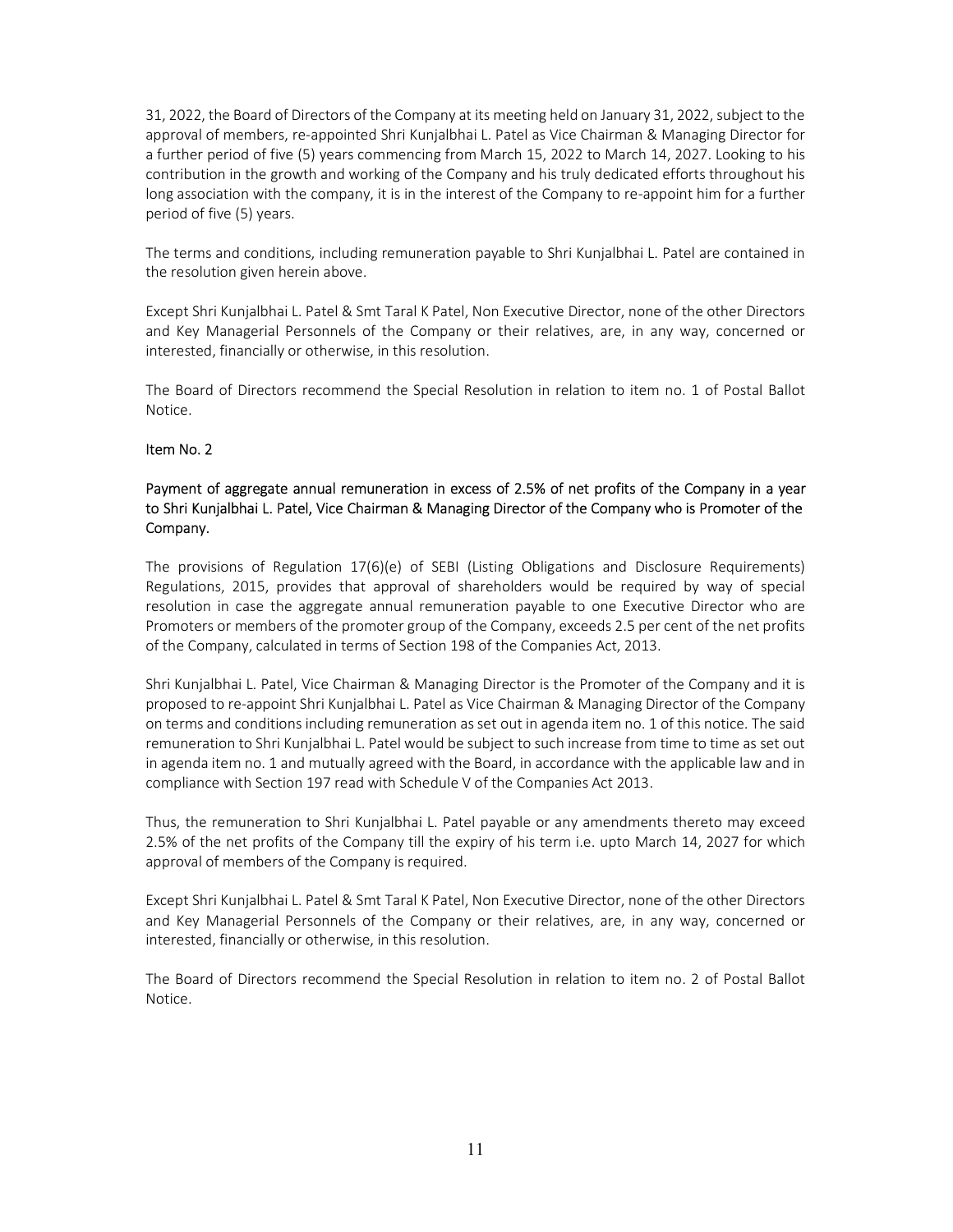Profile of Director recommended for reappointment as required under Regulation 36 of SEBI (Listing Obligations and Disclosure Requirements) Regulation, 2015 and Secretarial Standard -2 on General Meetings issued by Institute of Company Secretaries (ICSI).

| Name of Director                                                                                      | Shri Kunjalbhai L. Patel (DIN No. 00008354)                                                                                                                                                                                                                                                                                                                                                                                                                                                                                                                                                                   |
|-------------------------------------------------------------------------------------------------------|---------------------------------------------------------------------------------------------------------------------------------------------------------------------------------------------------------------------------------------------------------------------------------------------------------------------------------------------------------------------------------------------------------------------------------------------------------------------------------------------------------------------------------------------------------------------------------------------------------------|
| Date of Birth                                                                                         | April 19, 1972                                                                                                                                                                                                                                                                                                                                                                                                                                                                                                                                                                                                |
| Date of reappointment                                                                                 | March 15, 2022                                                                                                                                                                                                                                                                                                                                                                                                                                                                                                                                                                                                |
| Expertise in specific functional area                                                                 | 27 years of vast experience in the field of production,<br>marketing, services after sales and also the general<br>management of the Company.                                                                                                                                                                                                                                                                                                                                                                                                                                                                 |
| Qualification                                                                                         | B.E. Electrical Engineer from the M. S. University of<br>Vadodara, Gujarat                                                                                                                                                                                                                                                                                                                                                                                                                                                                                                                                    |
| Brief Resume of Shri Kunjalbhai L.<br>Patel                                                           | Shri Kunjalbhai L. Patel, Vice Chairman and Managing Director<br>of the Company has been associated with the Company since<br>1994 and holding degree in Electrical Engineering from the M.<br>S. University of Vadodara, Gujarat. He has 27 years of vast<br>experience in the field of production, marketing, services after<br>sales and also the general management of the Company. He is<br>in charge of general management comprising of purchase and<br>planning, technical aspects of quality control, manufacturing<br>& design aspects of transformers and Service Business Unit of<br>the Company. |
| Listed Companies in which<br>Directorship held other than this<br>Company                             | Nil                                                                                                                                                                                                                                                                                                                                                                                                                                                                                                                                                                                                           |
| Listed Companies in which<br>membership of Committees of<br>Directors held other than this<br>Company | Nil                                                                                                                                                                                                                                                                                                                                                                                                                                                                                                                                                                                                           |
| Relationship with other Directors<br>and Key Managerial Personnel                                     | Not related with any Director / KMP of the Company except<br>Smt. Taral K. Patel, Non Executive Director of the Company.<br>Smt. Taral K. Patel is the spouse of Shri Kunjalbhai L. Patel.                                                                                                                                                                                                                                                                                                                                                                                                                    |
| No. of shares held in the Company<br>as on 31.01.2022                                                 | 50,37,922                                                                                                                                                                                                                                                                                                                                                                                                                                                                                                                                                                                                     |
| Listed entity from which he has<br>resigned in past three years                                       | Nil                                                                                                                                                                                                                                                                                                                                                                                                                                                                                                                                                                                                           |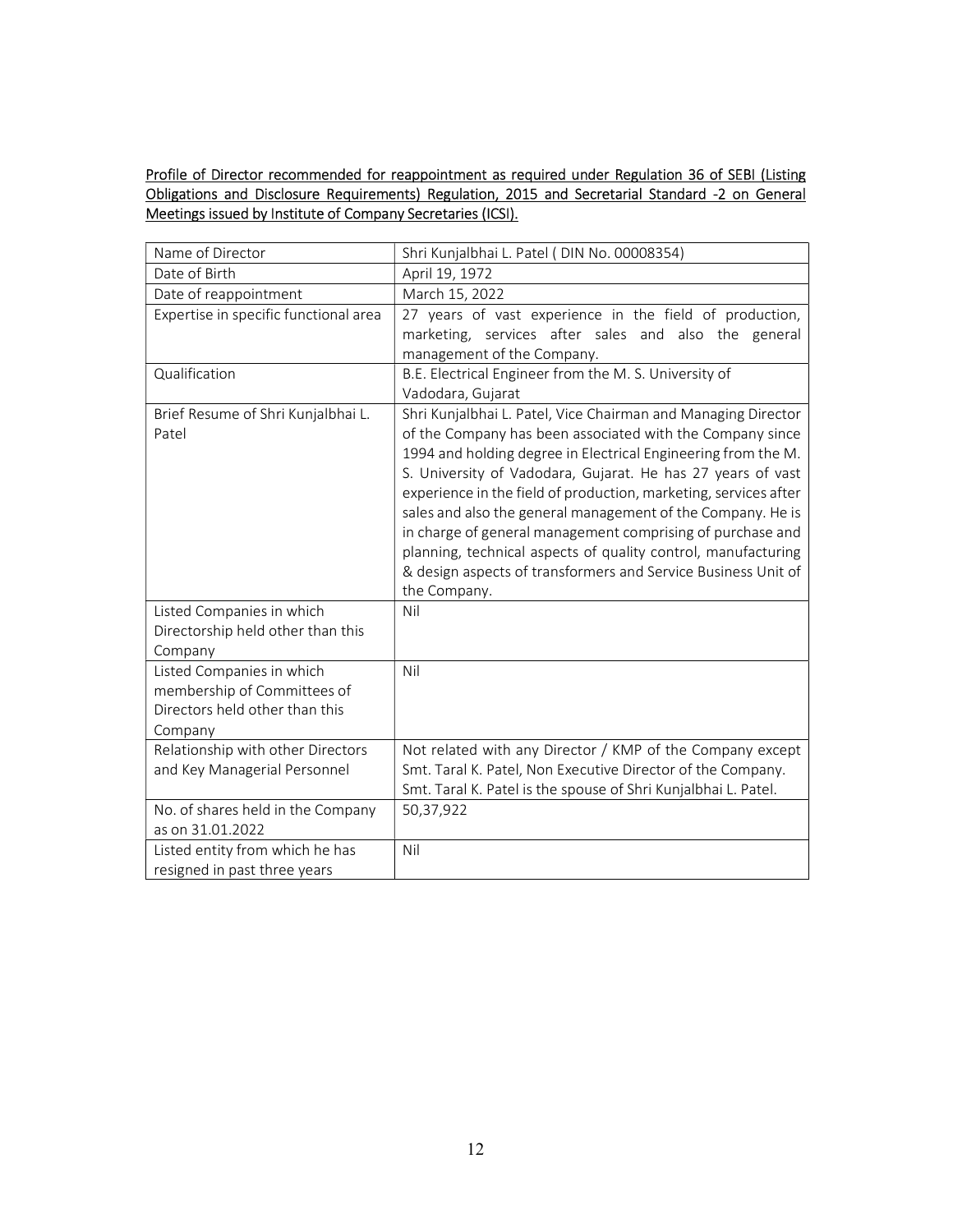# Additional information as required by Schedule V to the Companies Act, 2013 is given below:

| <b>General Information</b>                                               |                                                                   |             |  |  |
|--------------------------------------------------------------------------|-------------------------------------------------------------------|-------------|--|--|
| Nature of Industry:                                                      | The Company is in business of manufacturing of electrical         |             |  |  |
|                                                                          | transformers.                                                     |             |  |  |
| of<br>expected<br>date<br>Date<br>or                                     | The Company was incorporated on March 2, 1967, and started        |             |  |  |
| of<br>commencement<br>commercial                                         | its manufacturing operation in the year 1967.                     |             |  |  |
| production:                                                              |                                                                   |             |  |  |
| In case of new companies, expected<br>date of commencement of activities | Not Applicable                                                    |             |  |  |
| as per project approved by financial                                     |                                                                   |             |  |  |
| institutions<br>appearing<br>in<br>the                                   |                                                                   |             |  |  |
| prospectus:                                                              |                                                                   |             |  |  |
| Financial performance based on                                           |                                                                   |             |  |  |
| given indicators as per Audited                                          | Particulars                                                       | Rs in lakhs |  |  |
| Financial Results for the year ended                                     | Gross Turnover & Other Income                                     | 76,460.05   |  |  |
| March 31, 2021:                                                          | Net profit as per Statement of Profit & Loss<br>(After Tax)       | 11,221.68   |  |  |
|                                                                          | Computation of Net Profit in accordance                           | 8,129.22    |  |  |
|                                                                          | with section 198 of the Companies Act, 2013                       |             |  |  |
|                                                                          | Net Worth                                                         | 83,414.19   |  |  |
|                                                                          |                                                                   |             |  |  |
|                                                                          |                                                                   |             |  |  |
| Foreign<br>investments<br>or                                             | None                                                              |             |  |  |
| collaborations, if any:                                                  | Information about the appointee                                   |             |  |  |
| Background details:                                                      | This information is provided in the Statement made under          |             |  |  |
|                                                                          | Section 102 of the Companies Act, 2013 for Item No.1 in the       |             |  |  |
|                                                                          | Notice.                                                           |             |  |  |
| Past remuneration:                                                       | Rs. 436.47 Lakhs as on March 31, 2021                             |             |  |  |
| Recognition or awards:                                                   | Nil                                                               |             |  |  |
| Job profile and his suitability:                                         | This information is provided in the Statement made under          |             |  |  |
|                                                                          | Section 102 of the Companies Act, 2013 for Item No.1 in the       |             |  |  |
|                                                                          | Notice and Profile of Director under Regulation 36 of SEBI        |             |  |  |
|                                                                          | (Listing Obligations and Disclosure Requirements) Regulation,     |             |  |  |
|                                                                          | 2015.<br>This information is provided in the Statement made under |             |  |  |
| Remuneration proposed:                                                   | Section 102 of the Companies Act, 2013 for Item No.1 in the       |             |  |  |
|                                                                          | Notice.                                                           |             |  |  |
| Comparative remuneration profile                                         | Taking into consideration the size of the Company, the profile    |             |  |  |
| with respect to industry, size of the                                    | of Shri Kunjabhai L. Patel, the responsibilities shouldered by    |             |  |  |
| company, profile of the position and                                     | him and the industry benchmarks, the remuneration proposed        |             |  |  |
| person:                                                                  | to be paid is commensurate with the remuneration paid to          |             |  |  |
|                                                                          | similar senior level persons in other Companies.                  |             |  |  |
| Pecuniary relationship directly or                                       | Not related with any Director / KMP of the Company except         |             |  |  |
| indirectly with the company, or                                          | Smt. Taral K. Patel, Non Executive Director of the Company.       |             |  |  |
| relationship with the managerial                                         | Smt. Taral K. Patel is the spouse of Shri Kunjalbhai L. Patel.    |             |  |  |
| personnel or other director:                                             |                                                                   |             |  |  |
|                                                                          |                                                                   |             |  |  |